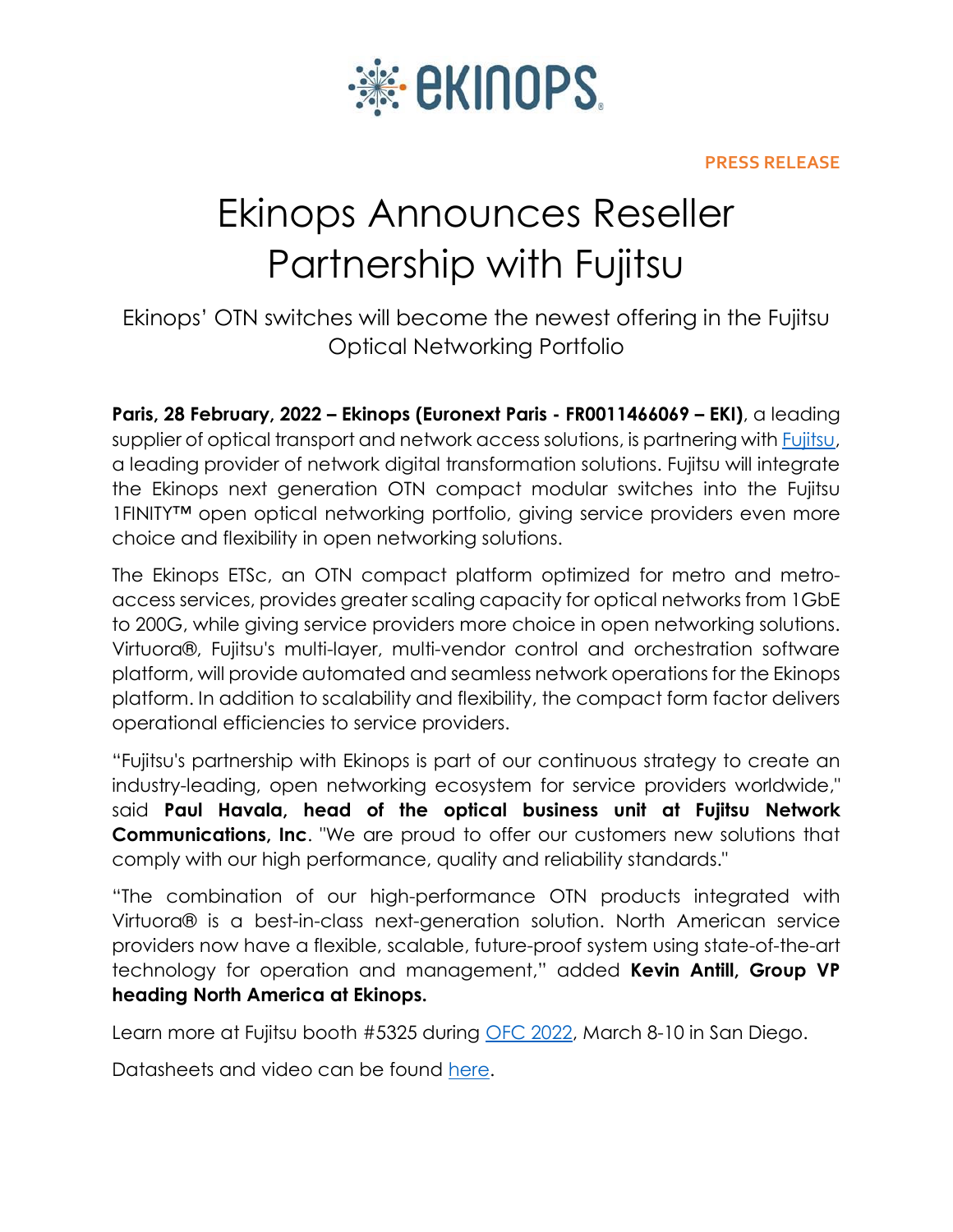

## **Contact**

For further media information, or to schedule an interview with Ekinops, please contact Fraser Kay, iseepr +44(0) 113 350 1922 / [fraser@iseepr.co.uk](mailto:fraser@iseepr.co.uk)

## **About EKINOPS**

Ekinops is a leading provider of open and fully interoperable Layer 1, 2 and 3 solutions to service providers around the world. Our programmable and highly scalable solutions enable the fast, flexible and cost-effective deployment of new services for both highspeed, high-capacity optical transport as well as virtualization-enabled managed enterprise services.

Our product portfolio consists of three highly complementary product and service sets: EKINOPS360, OneAccess and Compose.

EKINOPS360 provides optical transport solutions for metro, regional and long-distance networks with WDM for high-capacity point-to-point, ring and optical mesh architectures, and OTN for improved bandwidth utilization and efficient multi-service aggregation.

OneAccess offers a wide choice of physical and virtualized deployment options for Layer 2 and Layer 3 access network functions.

Compose supports service providers in making their networks software-defined with a variety of software management tools and services, including the scalable SD-WAN Xpress.

As service providers embrace SDN and NFV deployment models, Ekinops enables futureproofed deployment today, enabling operators to seamlessly migrate to an open, virtualized delivery model at a time of their choosing.

A global organization, Ekinops (EKI) - a public company traded on the Euronext Paris exchange operates on four continents.

Name : Ekinops

ISIN Code : FR0011466069

Mnemonic code : EKI

Number of shares : 25 962 052

For more information, visit<http://www.ekinops.com/>